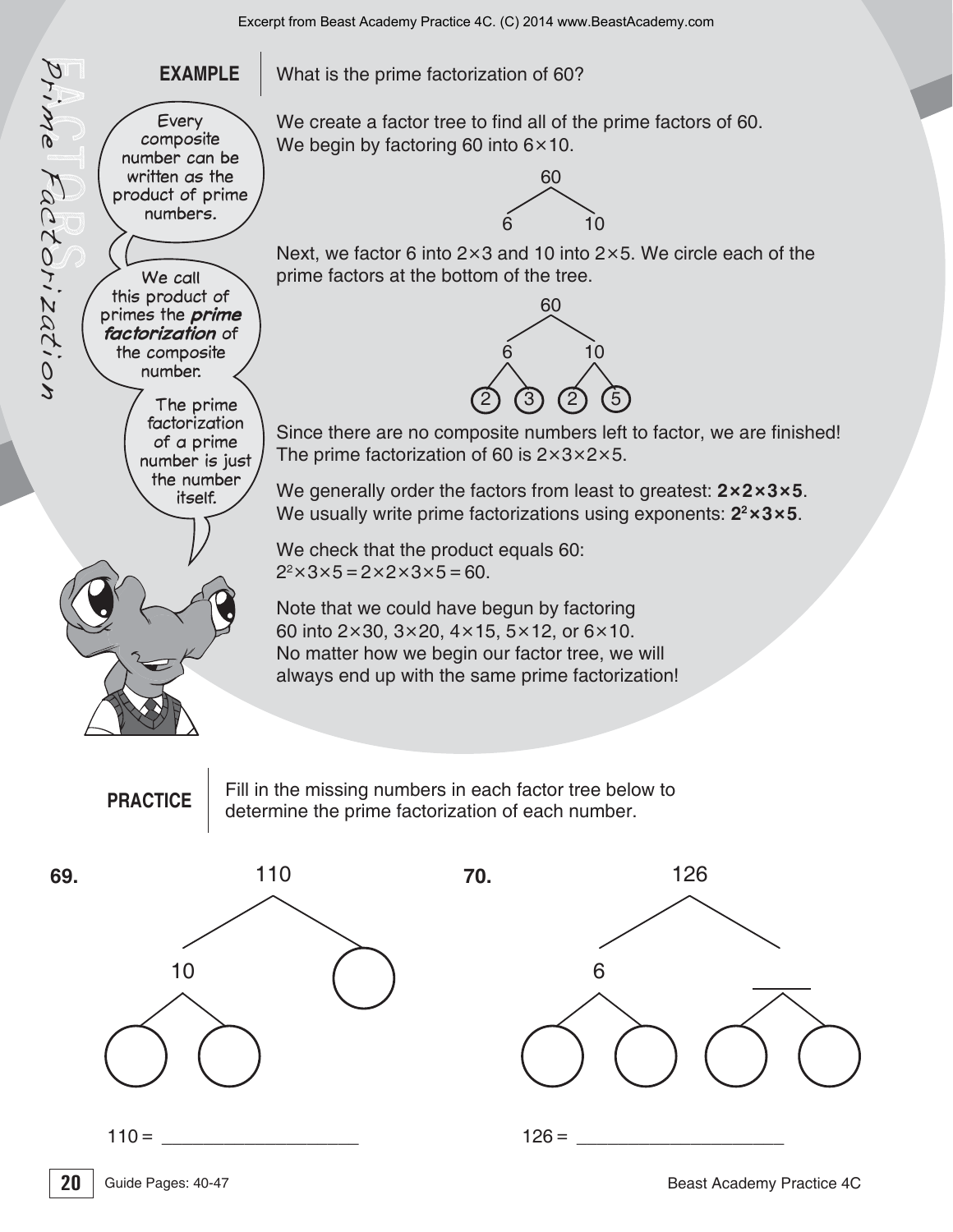Prime Factorization

**PRACTICE** Draw a factor tree to help you determine the prime factorization of each number below. Order the primes from least to greatest and use exponents for repeated factors, as in the example on the previous page.

**71.**  $140 = 72. 72 =$ 

**73.** AAAAAAAAAAAAAAAAAAAAAAA **74.** AAAAAAAAAAAAAAAAAAAAAAA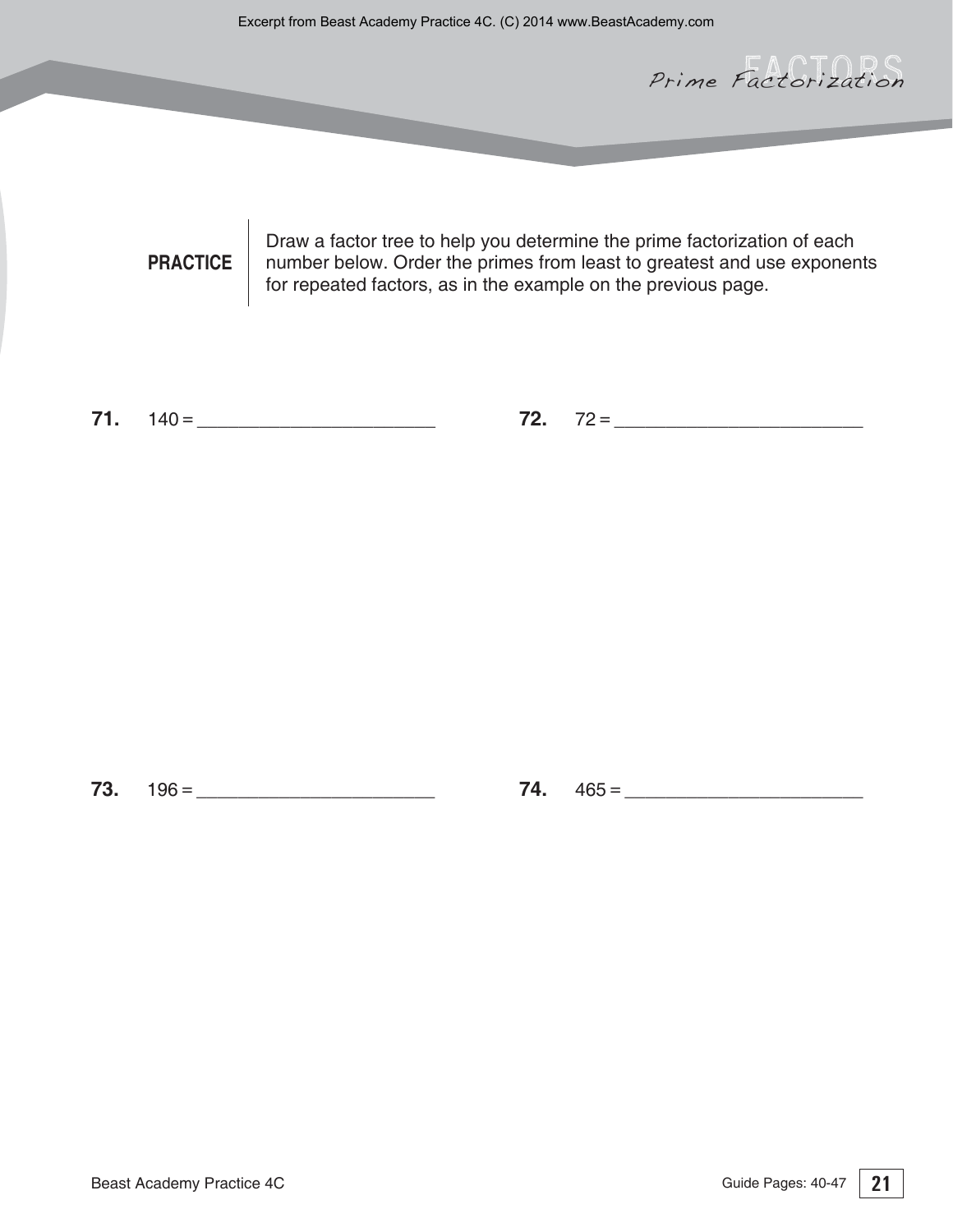

**PRACTICE** Draw a factor tree to help you determine the prime factorization of each number below. Order the primes from least to greatest and use exponents for repeated factors.

**75.** AAAAAAAAAAAAAAAAAAAAAAA

**76.** AAAAAAAAAAAAAAAAAAAAAAA

**22** Guide Pages: 40-47 **Contraction Contraction Contraction Contraction Contraction Contraction Contraction Contraction Contraction Contraction Contraction Contraction Contraction Contraction Contraction Contraction Contr** Guide Pages: 40-47 **80.**  $5,250 =$ **PRACTICE** Use the prime factorizations you found above to help you determine the prime factorization of each number below. **77.** AAAAAAAAAAAAAAAAAAAAAAA **78.** AAAAAAAAAAAAAAAAAAAAAAA **79.** AAAAAAAAAAAAAAAAAAAAAAA **81.** AAAAAAAAAAAAAAAAAAAAAAAAA **82.** AAAAAAAAAAAAAAAAAAAAAAAA